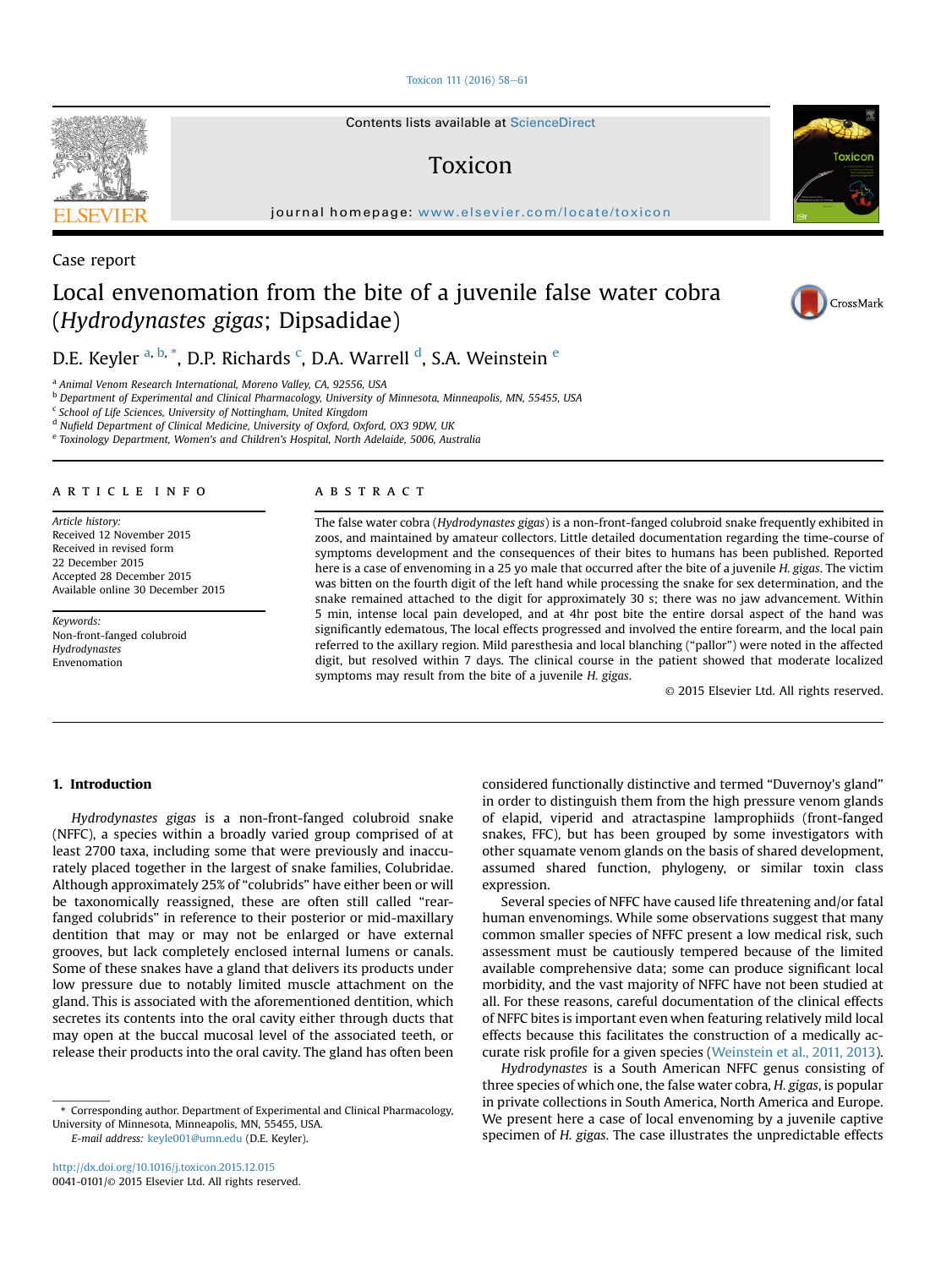that some NFFC bites can cause even when inflicted by a small specimen and from a species with a limited, yet insignificant history of medical significance.

#### 2. Case report

In Feb 2014, a 25 yo male amateur collector and graduate student (one of the authors, DR) was handling a one month old juvenile (male) H. gigas (45 cm body length; 33 g body weight) (Fig. 1) while attempting to determine the sex of the specimen when the snake attached its jaws to the back of the left hand, but instantly released. The snake then immediately seized the proximal phalanx of the fourth digit of the left hand; however, it did not advance its jaws ("chew"). The victim completed the gender determination before removing the snake, which had been attached for approximately 30 s. Within 5 min, the victim began to feel throbbing pain and a sense of "warmth" in the affected digit. Edema restricted to the bite site was observed. At approximately 10 min post-bite, the edema had progressed from the fourth digit to the fourth metacarpal. By 20-30 min the pain at the bite site had decreased, while the edema had expanded across the dorsal aspect of the hand encompassing most of the metacarpal region ([Fig. 2A](#page--1-0)). During the next hour, the victim developed a throbbing sensation that radiated to the tip of the bitten finger, and the metacarpophalangeal joints of the fourth, as well as second and third digits were tender to light touch ([Fig. 2](#page--1-0)B, C). At 4 h, the edema involved the entire dorsal surface of the left hand [\(Fig. 2](#page--1-0)D) and the interphalangeal joints of the fourth digit became painful. Over the following 10 h, the edema progressed and eventually involved the forearm ([Fig. 2](#page--1-0)E), and the victim reported sensitivity in the left axilla. The victim contacted the senior author (DEK) and sought toxinology consultation, which was provided concurrently with the evolution of the clinical effects. The left hand edema gradually began to subside as the forearm edema progressed. The edema persisted for 3 days, but by the midfourth day, it was almost fully resolved and a slight ecchymoses was noted over the dorsum of the hand, proximal to the fourth digit ([Fig. 2F](#page--1-0)). The victim described mild sequelae consisting of paraesthesia in the bitten digit, and slight "pallor" of the digit when exposed to cold temperatures; however, the "pallor" (likely skin blanching) would resolve with warming of the hand. These persisted for 7 days following the bite, and all of the clinically observable effects of the bite were fully resolved after 7 d.

#### 3. Discussion

The reported case is particularly interesting in that the snake



Fig. 1. False water cobra (Hydrodynastes gigas) specimen that inflicted the bite. This one-month old juvenile specimen remained attached to the victim for approximately 30 s. The bite caused local pain and progressive edema that required one week to fully resolve. These snakes are popular in private collections in the US, Western Europe and in some Latin American countries (photo David Richards).

involved was only a juvenile H. gigas, and the symptoms following the bite were definitely suggestive of envenomation despite the snake's small size. Typically, the bite of H. gigas is delivered by a large, robust snake capable of inflicting a powerful bite, which can result in substantial traumatic injury, independent of envenomation. Snakes of this species can attain a total body length of greater than 3 m, and the posterior maxillary teeth are significantly enlarged ([Campbell and Lamar, 2004](#page--1-0)).

In the course of breeding captive H. gigas, the victim previously had received numerous (>10) brief bites from adult and juvenile specimens, and reported one bite sustained in 2009 that in comparison to the present case had caused "similar but slightly more severe" local envenoming. Additionally, there was a prior history of bites from various species of boas, pythons, king snakes, American rat snakes, as well as (Gonyosoma oxycephalum [red-tailed green rat snake] and Boiga tahnajempeana [Tanahjampeana cat eye snake] neither of which were protracted bites), but he had never had any type of reaction from bites by any of these species. The victim also had regular contact with snake products and byproducts (e.g. cloacal gland secretions, excreta, shed skins, etc.), during routine captive maintenance, and had worked with lyophilized snake venoms only with strict personal protection equipment (gloves, goggles, mask, and lab coat) within a laminar flow hood.

Previous reports of H. gigas bites have described or suggested bites of considerable duration often with active jaw advancement ([Weinstein et al., 2011; Warrell, 1996](#page--1-0)), but bite contact time in the current case was only 30 s with no advancement observed. There are several postings of H. gigas bites on the Internet, that report significant localized symptoms, but none of these have had formal medical evaluation, thus the accuracy of reporting and validity of such reports are questionable. Aside from one contentious case (see ahead), none of the few well-documented bites caused any symptoms/signs but mild-moderate local erythema and edema ([Weinstein et al., 2011](#page--1-0)). The features of the bite profile in the current case involved a brief bite from a very small snake with rapid development of local symptoms. These features suggest limited trauma from the bite, and that the reported symptoms were a result of local envenoming. However, given the patient's prior history of bites by H. gigas, the possibility of a Type 1 hypersensitivity reaction may have been a contributing factor. A published case of a protracted bite by an adult H. gigas reported effects including dysarthria, muscle weakness and paralysis following a sustained bite of 1.5 min duration [\(Manning et al., 1999\)](#page--1-0). The mild early local effects were followed by the aforementioned delayed ataxic neuromotor effects, reportedly observed at 9 h post bite; laboratory tests were unremarkable. Retrospective medical analysis of the case suggested that the symptoms were likely due to anxiety and/or somatosensory amplification ([Weinstein et al., 2011; Warrell, 2004](#page--1-0)). Laboratory assessment and blood analyses were not performed in the current case. Thus, the objective investigation of any possible systemic toxicity was not performed.

As the victim in this case did not have a formal medical review at the time of the bite, the case must be qualified as low quality evidence. Following the Strength of Recommendation Taxonomy (SORT) described by [Ebell et al. \(2004\)](#page--1-0), as modified by [Weinstein](#page--1-0) [et al. \(2011\),](#page--1-0) the Evidence Level assigned to this case is "C/D" (e.g., in brief, a detailed case reported by a non-medically qualified individual without formal medical review).

Toxicity studies of H. gigas Duvernoy's secretions are limited, but Glenn et al. reported a murine i.p.  $LD_{50}$  2.00 mg/kg [\(Glenn et al.,](#page--1-0) [1992\)](#page--1-0). The few reported venom yields have been obtained from anesthetised H. gigas specimens provided with parasympathomimetic stimulation and have ranged from 0 to 50  $\mu$ l (single gland) $8-423$  µl (7.3 mg dry yield; average from 11 specimens) ([Hill and Mackessy, 1997\)](#page--1-0). It must be noted that these data